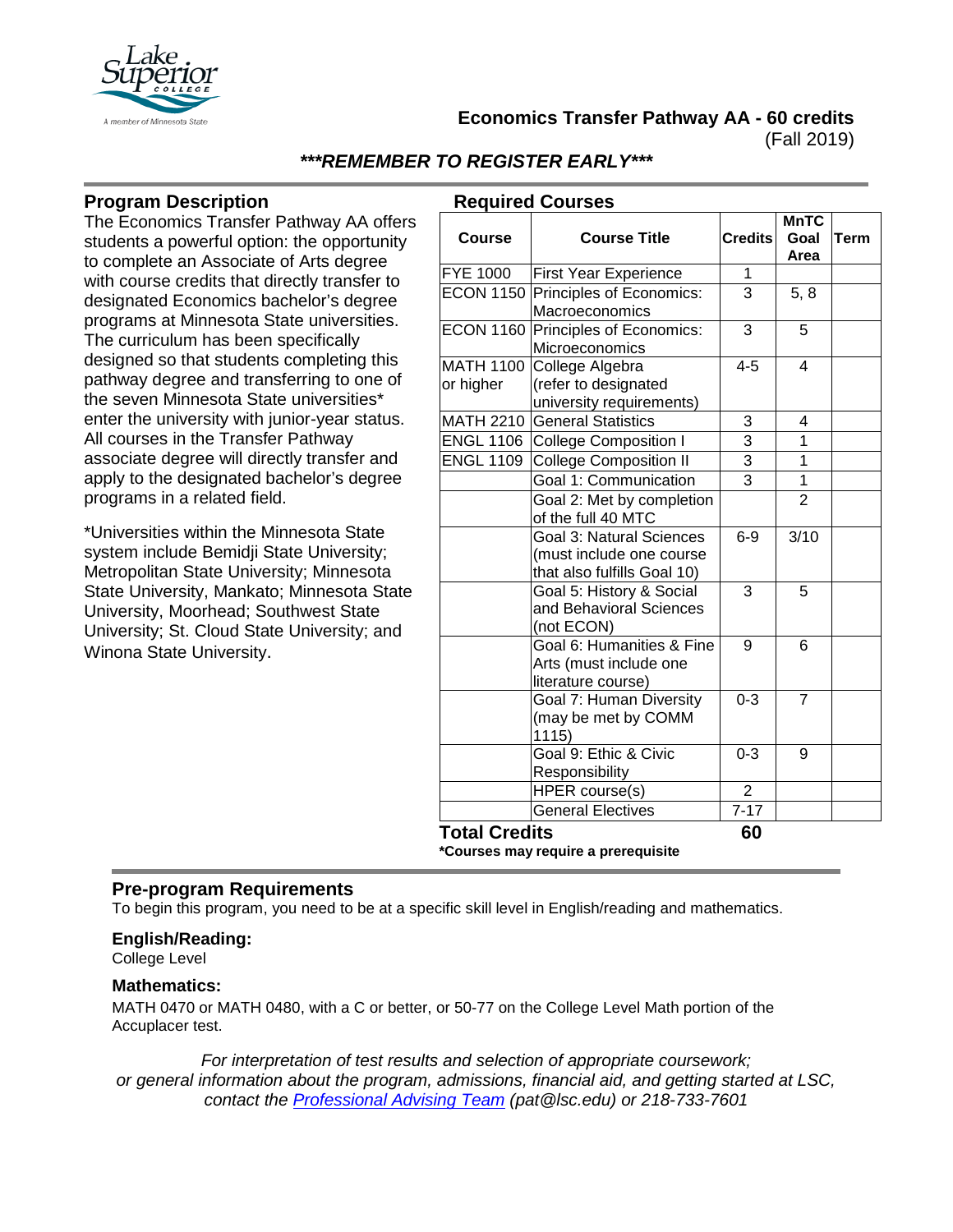

**Economics Transfer Pathway AA - 60 credits**

(Fall 2019)

# *\*\*\*REMEMBER TO REGISTER EARLY\*\*\**

### **Program Outcomes**

A student completing Lake Superior College's Minnesota State Economics Transfer Pathway and transferring into a designated bachelor's program in Economics at a Minnesota State university will have junior standing and may complete the bachelor's degree within an additional 60 credits. You will be able to transfer to the following designated majors at Minnesota State universities:

Bemidji State University: Economics, BS Metropolitan State University: Economics (General & Business Tracks), BS Minnesota State University, Mankato: Economics, BS Minnesota State University, Moorhead: Economics, BS Southwest Minnesota State University: N/A St. Cloud State University: Business Economics, BA Economics, BA Winona State University: Economics, BA

In order to graduate and be guaranteed admission to a Minnesota State University's designated program you must earn an overall grade point average as indicated by the university to which you will transfer.

For more information about the Economics Transfer Pathway including course descriptions, course prerequisites and potential career opportunities, see the [program website](https://degrees.lsc.edu/) (https://degrees.lsc.edu/)

**- or -**

Contact Faculty [Adrienne Dinneen](mailto:adrienne.dinneen@lsc.edu) (adrienne.dinneen@lsc.edu) or 218-733-7639